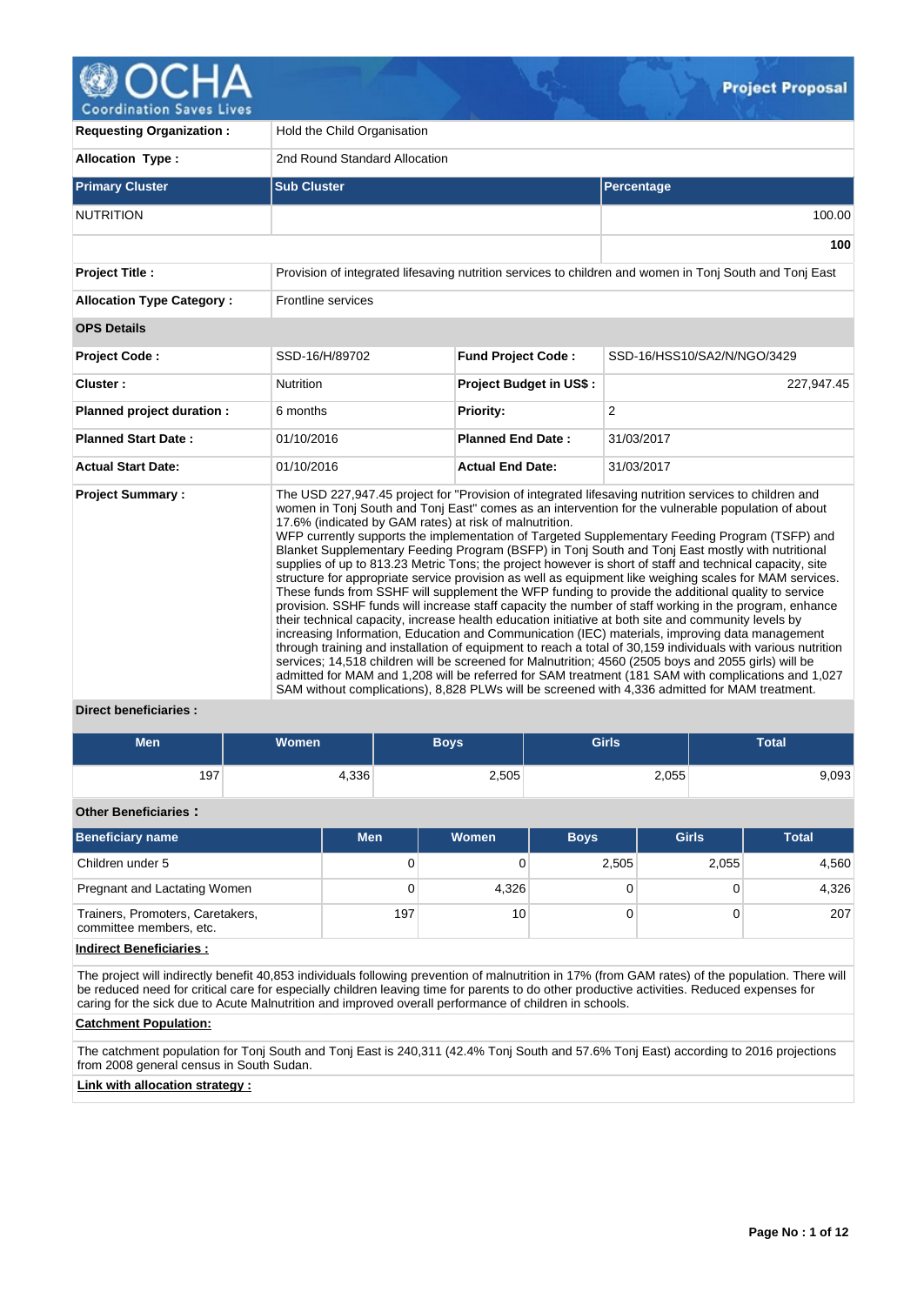In mid-2016 alone, 38,883 cases (Hold the Child report for June 2016) of malnutrition both Children and PLWs were seen in both Tonj South and Tonj East alone. Warrap state has been ranked 2 in the priority setting for round 2. With a population of 240,311 in 2010 (population estimates 2016 from 2008 census) in Tonj South and Tonj East, there has been a need to enhance good health through Nutrition intervention.

Based on our operational and nutrition technical experience in the implementation area (Toni South and East), activities and targets proposed under the listed key outcomes are feasible during this implementation period of 6 months. This project therefore directly contributes to the standards allocation strategy and directly contributes to the cluster priority actions under this allocation

#### **Sub-Grants to Implementing Partners :**

| <b>Partner Name</b>                                          | <b>Partner Type</b> | <b>Budget in US\$</b> |  |  |  |  |  |  |  |
|--------------------------------------------------------------|---------------------|-----------------------|--|--|--|--|--|--|--|
|                                                              |                     |                       |  |  |  |  |  |  |  |
| Other from dinar executed from the sense worked the details. |                     |                       |  |  |  |  |  |  |  |

# **Other funding secured for the same project (to date) :**

| <b>Other Funding Source</b> | <b>Other Funding Amount</b> |
|-----------------------------|-----------------------------|
| World Food Program          | 171,648.00                  |
|                             | 171,648.00                  |

# **Organization focal point :**

| <b>Name</b>     | <b>Title</b>                             | Email                   | <b>IPhone</b> |
|-----------------|------------------------------------------|-------------------------|---------------|
| Kiweesi Alex    | <b>Programs Director</b>                 | kiwesi@holdthechild.org | 0912382750    |
| Kokole Emmanuel | Program Associate,<br>Health & Nutrition | kokole@holdthechild.org | 0912382755    |

#### **BACKGROUND**

## **1. Humanitarian context analysis**

Malnutrition has been a chronic concern in the communities of Warrap state with persistent elevated levels of Global Acute malnutrition (GAM) exceeding the emergency threshold of 15%. Studies indicate that these high rates are attributed to sub optimal infant and young child feeding practices (IYCF) among children, chronic food insecurity, increased seasonal incidences of diseases like malaria and diarrhea, access constraints to health and nutrition services, poor water, hygiene and sanitation (WASH) and social services. The Nutrition cluster (2016) characterizes Tonj South and Tonj East in Warrap among the vulnerable counties in need of assistance. As the hostilities in the country are still recurrent, the situation remains unpredictable.

During the FSNMS assessments, data indicated a GAM rates of 17.6% both in Tonj South and Tonj East among children under five and PLWs. The high proxy GAM rates show worrying nutrition status both among the under-fives and PLWs in reference to the WHO standards. In May and June alone, 38,883 cases (Hold the Child data 2016) were registered MAM both Children and PLWs. This describes the magnitude of need.

Hold the Child has embarked on a Program running 23 Nutrition sites in Tonj South and Tonj East for TSFP. Poor roads and flooding restrict access to many patients, especially women, girls and children. Food insecurity and reduced immunity underscores the degrees of vulnerability. Our nutrition program has noted that Boys are at a much higher risk of acute malnutrition than their girls' counter parts.

#### **2. Needs assessment**

With average GAM rate of 17.6% between Tonj south and East, the counties are among the high hit areas of Warrap (old state). As a result of intermitted conflict in Lakes and WBEG (old states), there has been limited flow of supplies to the cWith average GAM rate of 17.6% between Tonj south and East, the counties are among the high hit areas of Warrap (old state). As a result of intermitted conflict in Lakes and WBEG (old states), there has been limited flow of supplies to the communities, the existing poor farming practices, coupled with the SSP devaluation; access to basic supplies and food stuff remains low with observable impact on the nutrition status particularly children and PLW.

The 23 supported sites supported by Hold the Child; 11 TSFP in Tonj South and 12 TSFP in Tong East are located in high catchment areas with the existing PHCCs and PHCUs. Smooth operations at the sites is challenged with

- In adequate storage of supplies, requiring multiple trips so as to minimize wastes/theft
- Shelters for beneficiaries during Health education
- Prompt transportation of supplies to avoid delays and postponement of feeding days
- Insufficient screening due to under-staffing of the nutrition centers
- Limited coverage of Therapeutic feeding services (mention sites)

To close gap and ensure optimal coverage of emergency nutrition services in the area. This project seeks to address the above and promoted optimal child feeding practices in the area.

#### **3. Description Of Beneficiaries**

The survival and welfare of children among the food insecure Warrap is heavily threatening the nutritional status with Tonj South and East ranked among the high priority areas by the Nutrition cluster. This project will supplement on the delivery of integrated lifesaving therapeutic, supplementary and prevention nutrition services directly to 4,560 children <5, 4,326 women and 197 others among the vulnerable populations of Tonj South and Tonj East where;

- 2,505 boys and 2,055 girls will be treated for Moderate Acute Malnutrition (MAM)
- 4,326 Pregnant and Lactating Women will be treated for MAM
- 4,336 women and men will be reached with health education messages
- 25 nutrition staff trained on Community-based Management of Acute Malnutrition approaches as per the guidelines
- 23 additional staff supported to work in the nutrition sites in Tonj South and Tonj East

# **4. Grant Request Justification**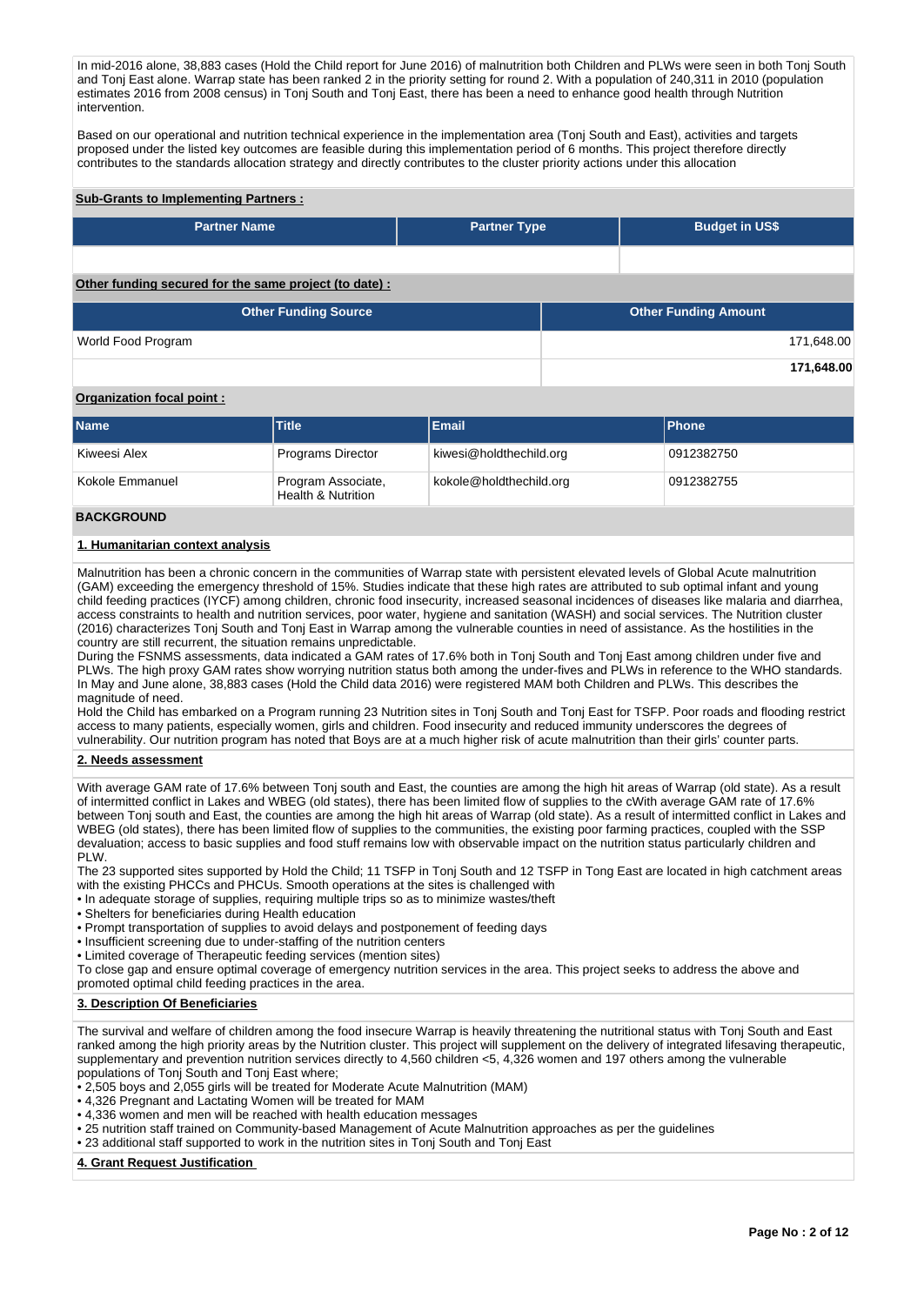Under this funding, 9,093 direct beneficiaries will be reached through the maintenance of 23 nutrition sites by supporting staff working in the facilities, transport of supplies and equipment, purchase equipment for the sites, train and maintain 23 lead mothers Under this funding, 9,093 direct beneficiaries will be reached through the maintenance of 23 nutrition sites by supporting staff working in the facilities, transport of supplies and equipment, purchase equipment for the sites, train and maintain 23 lead mothers to form mother-to-mother support groups attached to each of the sites to reach 4,336 both men and women with key messages on optimal feeding for children, treat 4,560 children under 5 (2,505 boys and 2,055 girls) and 4,336 Pregnant and Lactating Women (PLWs) with Moderate Acute Malnutrition (MAM). This project will improve nutrition status in Tonj South and Tonj East that have witnessed high rates of Global Acute Malnutrition (GAM) indicated by studies in the recent months.

Our existing relations with health partners, local communities and key stakeholders on ground will facilitate quick coordination, scale-up screening and referrals, timely delivery of supplies that will directly maximize the impact of this SSHF supported project on children survival and welfare. Our built institutional experience in delivering CMAM programs will benefit quality delivery of the proposed initiatives. These plus our longstanding working with partners on ground and the cluster coordination mechanism both at state and national levels makes Hold the Child the most suitable national organization to undertake the operations as proposed in the this funding applications

#### **5. Complementarity**

The implementation of this project will benefit from the existing; (1) TSFP Operation in both counties under WFP support, (2) Hold the Child Working relations with the 2 CHDs and the health partners (CCM), World Vision and others since March 2016. And too our institutional experience in working with Nutrition cluster, SSHF, and implementation of emergency nutrition services This will leverage quick execution of training, inclusion of relevant additional staff, establish alternative transportation modalities to supplies and to scale up screening and IYCF key messaging.

Building our relations with Health partners, the project will undertake deliberate efforts to link with other relevant sectors i.e. Education, Protection and WASH to harness the impact of the intervention. Malnutrition in the area has been a chronic pheromone, and as a contribution to our long-term commitment to the children and communities of Tonj in the fight against this, Hold the Child will keep exploring measures to ensure continuity of Nutrition services in the targeted areas following this funding cycle including; strengthening the working relation with the government, WFP and UNICEF

#### **LOGICAL FRAMEWORK**

# **Overall project objective**

Reduce morbidity and mortality due to acute malnutrition in emergency affected Tonj South and East, during the last quarter of 2016 and first quarter of 2017 by providing nutrition services for some 2,055 girls and 2,505 boys under-fives, 4,326 PLW, and other vulnerable groups through integrated and community based approaches

| INVIINII IVIN                                                                                                       |                                                                                                                   |                                 |
|---------------------------------------------------------------------------------------------------------------------|-------------------------------------------------------------------------------------------------------------------|---------------------------------|
| <b>Cluster objectives</b>                                                                                           | <b>Strategic Response Plan (SRP) objectives</b>                                                                   | <b>Percentage of activities</b> |
| CO1: Deliver quality lifesaving management<br>of acute malnutrition for the most vulnerable<br>and at risk          | HRP 2016 SO1: Save lives and alleviate<br>suffering through safe access to services and<br>resources with dignity | 75                              |
| CO2: Increased access to integrated<br>programmes preventing under-nutrition for<br>the most vulnerable and at risk | HRP 2016 SO2: Ensure communities are<br>protected, capable and prepared to cope with<br>significant threats       | 25 <sub>1</sub>                 |

**Contribution to Cluster/Sector Objectives :** The project is aimed at reducing malnutrition and also equipping caretakers and other beneficiaries with knowledge on Nutrition. Besides that, it will also involve capacity building of locally recruited staff who will remain as workforce for the area. In relation to the cluster and SRP objectives, the project is designed to fit in to the standards of the set objectives.

#### **Outcome 1**

**NUTRITION**

Improved nutrition status for 4564 children under 5 years (2505 boys and 2055 girls) and 4326 Pregnant and Lactating Women (PLWs) attending nutrition services

# **Output 1.1**

### **Description**

Provided MAM services to 4564 children under 5 years (2505 boys and 2055 girls) and 4326 PLWs attending

#### **Assumptions & Risks**

- Good access to the site in terms of security and means of transport

#### **Activities**

#### **Activity 1.1.1**

Maintain the operation of 23 Nutrition sites in both Tonj South and Tonj East

#### **Activity 1.1.2**

Print site management tools (registers, admission cards, discharge cards, referral sheets. tally sheets and information cards for caregivers) for all nutrition sites

### **Activity 1.1.3**

Purchase furniture for the nutrition sites

#### **Activity 1.1.4**

Conduct social mobilization and defaulter tracing in the communities

#### **Activity 1.1.5**

Conduct referrals between CMAM components

#### **Activity 1.1.6**

Purchase site equipment for MAM activities

#### **Activity 1.1.7**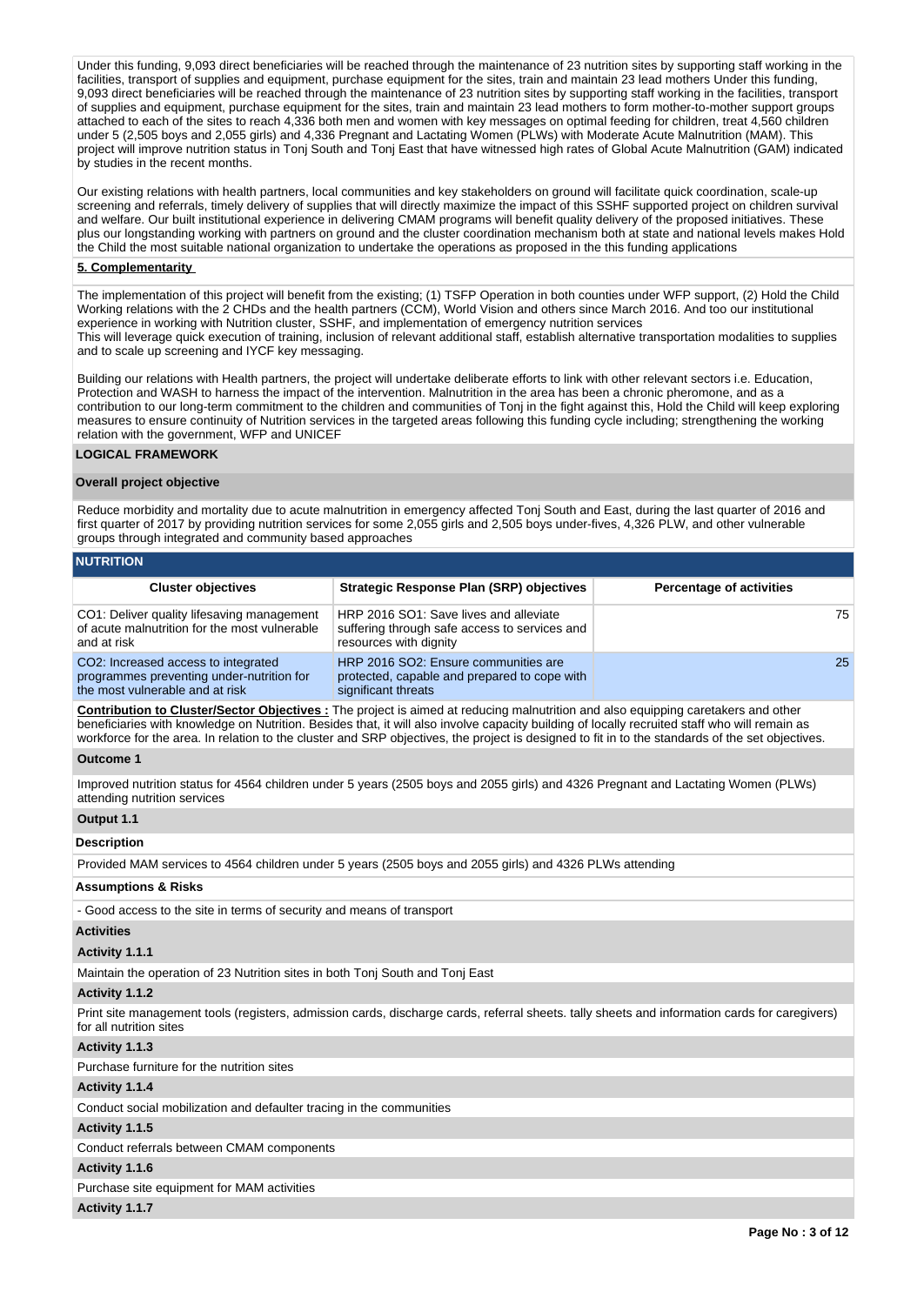| <b>Indicators</b>             |                                                                                                                                                                                                                    |                                                                                                                                   |                                |                                |             |              |               |  |
|-------------------------------|--------------------------------------------------------------------------------------------------------------------------------------------------------------------------------------------------------------------|-----------------------------------------------------------------------------------------------------------------------------------|--------------------------------|--------------------------------|-------------|--------------|---------------|--|
|                               |                                                                                                                                                                                                                    |                                                                                                                                   | <b>End cycle beneficiaries</b> |                                |             |              | End<br>cycle  |  |
| Code                          | <b>Cluster</b>                                                                                                                                                                                                     | <b>Indicator</b>                                                                                                                  | <b>Men</b>                     | <b>Women</b>                   | <b>Boys</b> | <b>Girls</b> | <b>Target</b> |  |
| Indicator 1.1.1               | <b>NUTRITION</b>                                                                                                                                                                                                   | Frontline services # of children screened in the<br>community                                                                     |                                |                                | 7,93<br>0   | 6,48<br>8    | 14,418        |  |
|                               | Means of Verification: Regular reports, invoices issued to the organization, staff payrolls, testimony from authorities and beneficiaries,<br>supply requests for the sites, waybills, registers and patient cards |                                                                                                                                   |                                |                                |             |              |               |  |
| Indicator 1.1.2               | <b>NUTRITION</b>                                                                                                                                                                                                   | Frontline services # of nutrition sites - No of TSFP<br>sites established/maintained supported (new and<br>existing)              |                                |                                |             |              | 23            |  |
|                               |                                                                                                                                                                                                                    | Means of Verification: Reports (with photos), patient register books, site visits, patient cards                                  |                                |                                |             |              |               |  |
| Indicator 1.1.3 NUTRITION     |                                                                                                                                                                                                                    | Frontline services # PLWs with acute malnutrition<br>newly admitted for treatment                                                 |                                | 4,326                          |             |              | 4,326         |  |
|                               |                                                                                                                                                                                                                    | <b>Means of Verification</b> : Registers, reports, patient cards, ration cards, waybills, supply requests                         |                                |                                |             |              |               |  |
| Indicator 1.1.4               | <b>NUTRITION</b>                                                                                                                                                                                                   | Frontline services # Children (under-5) admitted<br>for the treatment of Moderate Acute Malnutrition<br>(MAM)                     |                                |                                | 2,50<br>5   | 2,05<br>5    | 4,560         |  |
|                               | <b>Means of Verification:</b> Registers, ration cards, reports                                                                                                                                                     |                                                                                                                                   |                                |                                |             |              |               |  |
| <b>Outcome 2</b>              |                                                                                                                                                                                                                    |                                                                                                                                   |                                |                                |             |              |               |  |
|                               |                                                                                                                                                                                                                    | Improved knowledge for 25 Nutrition workers on CMAM service provision principles and procedures as per the recommended guidelines |                                |                                |             |              |               |  |
| Output 2.1                    |                                                                                                                                                                                                                    |                                                                                                                                   |                                |                                |             |              |               |  |
|                               |                                                                                                                                                                                                                    |                                                                                                                                   |                                |                                |             |              |               |  |
| Description                   |                                                                                                                                                                                                                    |                                                                                                                                   |                                |                                |             |              |               |  |
|                               |                                                                                                                                                                                                                    | Trained 25 Nutrition workers on Community-based Management of Acute Malnutrition                                                  |                                |                                |             |              |               |  |
| Assumptions & Risks           |                                                                                                                                                                                                                    |                                                                                                                                   |                                |                                |             |              |               |  |
| - Funds are disbursed on time | - Access to the implementation location is possible                                                                                                                                                                |                                                                                                                                   |                                |                                |             |              |               |  |
| <b>Activities</b>             |                                                                                                                                                                                                                    |                                                                                                                                   |                                |                                |             |              |               |  |
| Activity 2.1.1                |                                                                                                                                                                                                                    |                                                                                                                                   |                                |                                |             |              |               |  |
|                               |                                                                                                                                                                                                                    | Conduct training for 25 Nutrition workers (20 males 5 Females) on Community-based Management of Acute malnutrition                |                                |                                |             |              |               |  |
| Activity 2.1.2                |                                                                                                                                                                                                                    |                                                                                                                                   |                                |                                |             |              |               |  |
|                               | Print and provide approved protocols to Nutrition sites                                                                                                                                                            |                                                                                                                                   |                                |                                |             |              |               |  |
| <b>Indicators</b>             |                                                                                                                                                                                                                    |                                                                                                                                   |                                |                                |             |              |               |  |
|                               |                                                                                                                                                                                                                    |                                                                                                                                   |                                | <b>End cycle beneficiaries</b> |             |              | End<br>cycle  |  |
| Code                          | <b>Cluster</b>                                                                                                                                                                                                     | <b>Indicator</b>                                                                                                                  | <b>Men</b>                     | <b>Women</b>                   | Boys        | Girls        | <b>Target</b> |  |
| Indicator 2.1.1               | <b>NUTRITION</b>                                                                                                                                                                                                   | Number of Health workers trained on Community-<br>based Management of Acute Malnutrition                                          |                                |                                |             |              | 25            |  |
|                               |                                                                                                                                                                                                                    | <b>Means of Verification</b> : Training reports, training invoices, observation during practice                                   |                                |                                |             |              |               |  |
| Indicator 2.1.2               | NUTRITION                                                                                                                                                                                                          | Frontline services # of health workers trained in<br>Infant and Young Child Feeding                                               | 20                             | 5                              |             |              | 25            |  |
|                               | <b>Means of Verification:</b> Training reports, invoices, training content                                                                                                                                         |                                                                                                                                   |                                |                                |             |              |               |  |
| <b>Outcome 3</b>              |                                                                                                                                                                                                                    |                                                                                                                                   |                                |                                |             |              |               |  |
|                               |                                                                                                                                                                                                                    | Improved knowledge on Nutrition for 4336 individuals both men and women                                                           |                                |                                |             |              |               |  |
| Output 3.1                    |                                                                                                                                                                                                                    |                                                                                                                                   |                                |                                |             |              |               |  |
| <b>Description</b>            |                                                                                                                                                                                                                    |                                                                                                                                   |                                |                                |             |              |               |  |
|                               |                                                                                                                                                                                                                    | Counseled 4,336 individuals both women and men on Nutrition key messages                                                          |                                |                                |             |              |               |  |
| Assumptions & Risks           |                                                                                                                                                                                                                    |                                                                                                                                   |                                |                                |             |              |               |  |
|                               | - Access to the community is good                                                                                                                                                                                  |                                                                                                                                   |                                |                                |             |              |               |  |
| <b>Activities</b>             |                                                                                                                                                                                                                    |                                                                                                                                   |                                |                                |             |              |               |  |
| Activity 3.1.3                |                                                                                                                                                                                                                    |                                                                                                                                   |                                |                                |             |              |               |  |
|                               | Conduct on the job training for Social Mobilizers on counseling for Nutrition                                                                                                                                      |                                                                                                                                   |                                |                                |             |              |               |  |
| Activity 3.1.1                |                                                                                                                                                                                                                    |                                                                                                                                   |                                |                                |             |              |               |  |
|                               |                                                                                                                                                                                                                    | Conduct 138 focused group discussions with mothers and caretakers in the communities                                              |                                |                                |             |              |               |  |
| Activity 3.1.2                |                                                                                                                                                                                                                    |                                                                                                                                   |                                |                                |             |              |               |  |
|                               | Conduct health education for 4336 men and women on Nutrition topics                                                                                                                                                |                                                                                                                                   |                                |                                |             |              |               |  |
| <b>Indicators</b>             |                                                                                                                                                                                                                    |                                                                                                                                   |                                |                                |             |              |               |  |
|                               |                                                                                                                                                                                                                    |                                                                                                                                   |                                |                                |             |              |               |  |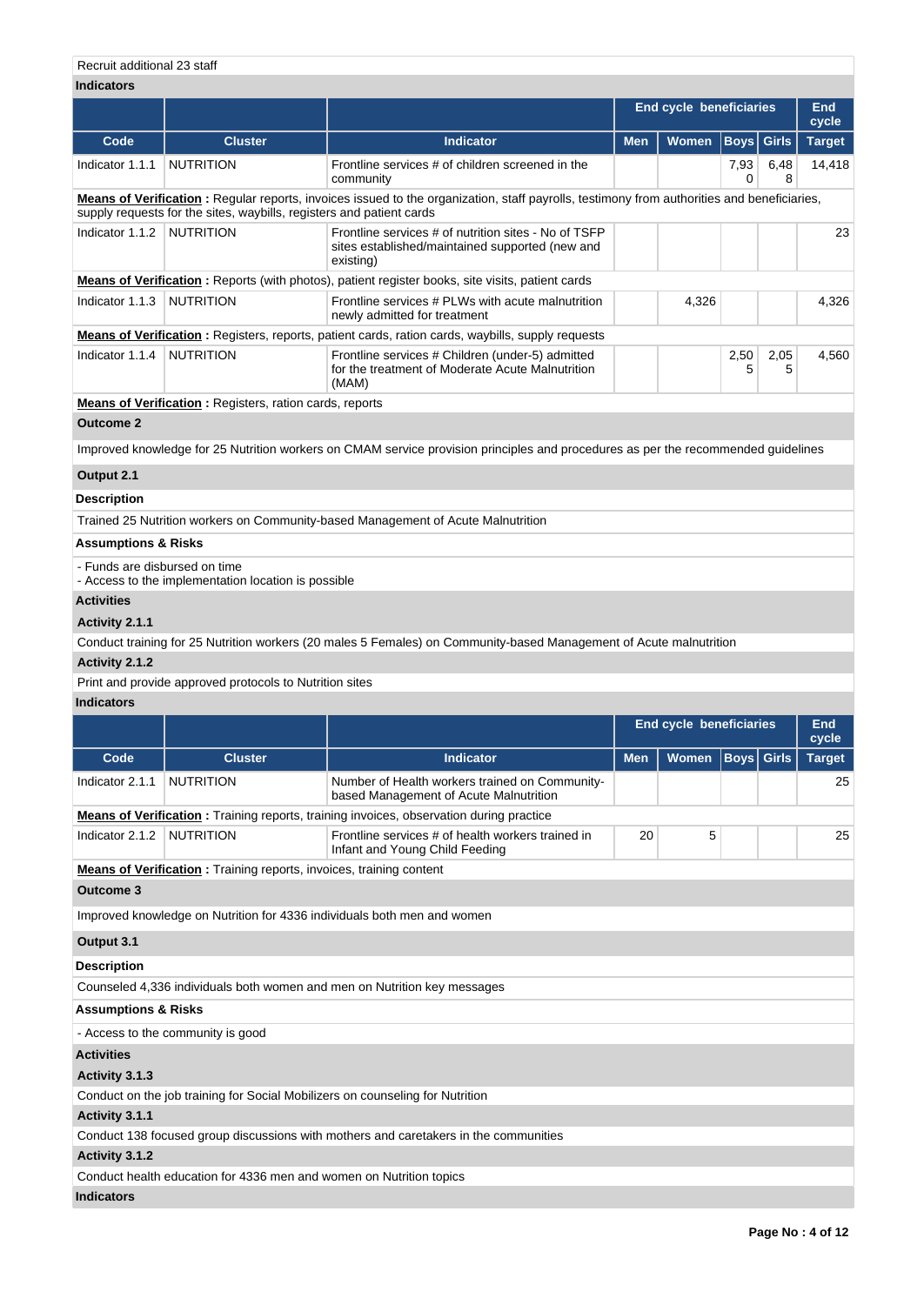|                            |                                                                       |                                                                                                                                     | End cycle beneficiaries |              |  | End<br>cycle      |               |
|----------------------------|-----------------------------------------------------------------------|-------------------------------------------------------------------------------------------------------------------------------------|-------------------------|--------------|--|-------------------|---------------|
| Code                       | <b>Cluster</b>                                                        | Indicator                                                                                                                           | <b>Men</b>              | <b>Women</b> |  | <b>Boys</b> Girls | <b>Target</b> |
| Indicator 3.1.1            | <b>NUTRITION</b>                                                      | Number and type of topics discussed during<br>health education sessions                                                             |                         |              |  |                   | 24            |
|                            | <b>Means of Verification:</b> Reports, testimonies                    |                                                                                                                                     |                         |              |  |                   |               |
| Indicator 3.1.2            | <b>NUTRITION</b>                                                      | Frontline services # of pregnant and lactating<br>women and caretakers of children 0-23 months<br>reached with IYCF-E interventions | 197                     | 4.336        |  |                   | 4,533         |
|                            | <b>Means of Verification:</b> Reports, testimonies, group discussions |                                                                                                                                     |                         |              |  |                   |               |
| <b>Additional Targets:</b> |                                                                       |                                                                                                                                     |                         |              |  |                   |               |
|                            |                                                                       |                                                                                                                                     |                         |              |  |                   |               |

# **M & R**

#### **Monitoring & Reporting plan**

The over all project management will be under the Programs Director who heads all programs in the organization. The technical management of the project will be under the Program Associate, Health and Nutrition based in Juba.

At the field level, the Field CMAM Supervisor will be responsible for the daily activities of the project supervising Nutrition Assistants and IYCF promoters.

Based on the outlined project outcomes and indicators above, with reference to the project activity plan the following forms the monitoring plan:

i. Report on training sessions including participants, and training schedule will be compiled at every end of each training session by the project officer,

ii. Children reached with Rapid screening, admissions for SFP, referrals for OTP/SC, IYCF counseling, Training sessions will be compiled on a monthly basis by the nutrition assistants; and filled in the standard Nutrition cluster reporting format by the project officer

iii. Field visits by the management team to the project sites will be scheduled regularly after two months to support the teams on ground iv. Testimonies from the project beneficiaries will be compiled at different instances during the project cycle

v. The finance officer will keep track of the project expenditures will posted and Financial reports will be generated and reported based in SSHF standards

Monthly field meetings will be organized at the field base in Tonj South to review the progress and identify action points for the new month in line with the project plans.

These reports will be summarized into one monthly narrative report that will also include the challenges faced in the reporting period. Reports will be submitted to the cluster using the standards cluster reporting tools. Monthly cluster reports will also be completed and regularly shared by the Project officer

**Workplan** Quarterly SSHF reports will also be compiled by the project officer along with the programs coordinator with inputs from the monthly reports.

| Activitydescription                                                                                                                                                      | Year | $\mathbf{1}$ | $\overline{2}$ | 3            | 4 | 5 | 6 | 7 | 8 | 9 | 10 <sup>1</sup> | 11 12        |              |
|--------------------------------------------------------------------------------------------------------------------------------------------------------------------------|------|--------------|----------------|--------------|---|---|---|---|---|---|-----------------|--------------|--------------|
| Activity 1.1.1: Maintain the operation of 23 Nutrition sites in both Tonj South and<br>Tonj East                                                                         | 2016 |              |                |              |   |   |   |   |   |   |                 | $X$ $X$ $X$  |              |
|                                                                                                                                                                          | 2017 |              | $X$ $X$ $X$    |              |   |   |   |   |   |   |                 |              |              |
| Activity 1.1.2: Print site management tools (registers, admission cards, discharge<br>cards, referral sheets. tally sheets and information cards for caregivers) for all | 2016 |              |                |              |   |   |   |   |   |   | X               |              |              |
| nutrition sites                                                                                                                                                          | 2017 |              |                |              |   |   |   |   |   |   |                 |              |              |
| Activity 1.1.3: Purchase furniture for the nutrition sites                                                                                                               | 2016 |              |                |              |   |   |   |   |   |   | X               |              |              |
|                                                                                                                                                                          | 2017 |              |                |              |   |   |   |   |   |   |                 |              |              |
| Activity 1.1.4: Conduct social mobilization and defaulter tracing in the communities                                                                                     | 2016 |              |                |              |   |   |   |   |   |   | $\times$        | $\mathsf{X}$ | $\mathsf{X}$ |
|                                                                                                                                                                          | 2017 |              | $X$ $X$        | $\mathsf{X}$ |   |   |   |   |   |   |                 |              |              |
| Activity 1.1.5: Conduct referrals between CMAM components                                                                                                                | 2016 |              |                |              |   |   |   |   |   |   | X               |              |              |
|                                                                                                                                                                          | 2017 |              |                |              |   |   |   |   |   |   |                 |              |              |
| Activity 1.1.6: Purchase site equipment for MAM activities                                                                                                               | 2016 |              |                |              |   |   |   |   |   |   | X               |              |              |
|                                                                                                                                                                          | 2017 |              |                |              |   |   |   |   |   |   |                 |              |              |
| Activity 1.1.7: Recruit additional 23 staff                                                                                                                              | 2016 |              |                |              |   |   |   |   |   |   | X               |              |              |
|                                                                                                                                                                          | 2017 |              |                |              |   |   |   |   |   |   |                 |              |              |
| Activity 2.1.1: Conduct training for 25 Nutrition workers (20 males 5 Females) on<br>Community-based Management of Acute malnutrition                                    | 2016 |              |                |              |   |   |   |   |   |   |                 |              | X            |
|                                                                                                                                                                          | 2017 |              |                |              |   |   |   |   |   |   |                 |              |              |
| Activity 2.1.2: Print and provide approved protocols to Nutrition sites                                                                                                  | 2016 |              |                |              |   |   |   |   |   |   |                 | X            |              |
|                                                                                                                                                                          | 2017 |              |                |              |   |   |   |   |   |   |                 |              |              |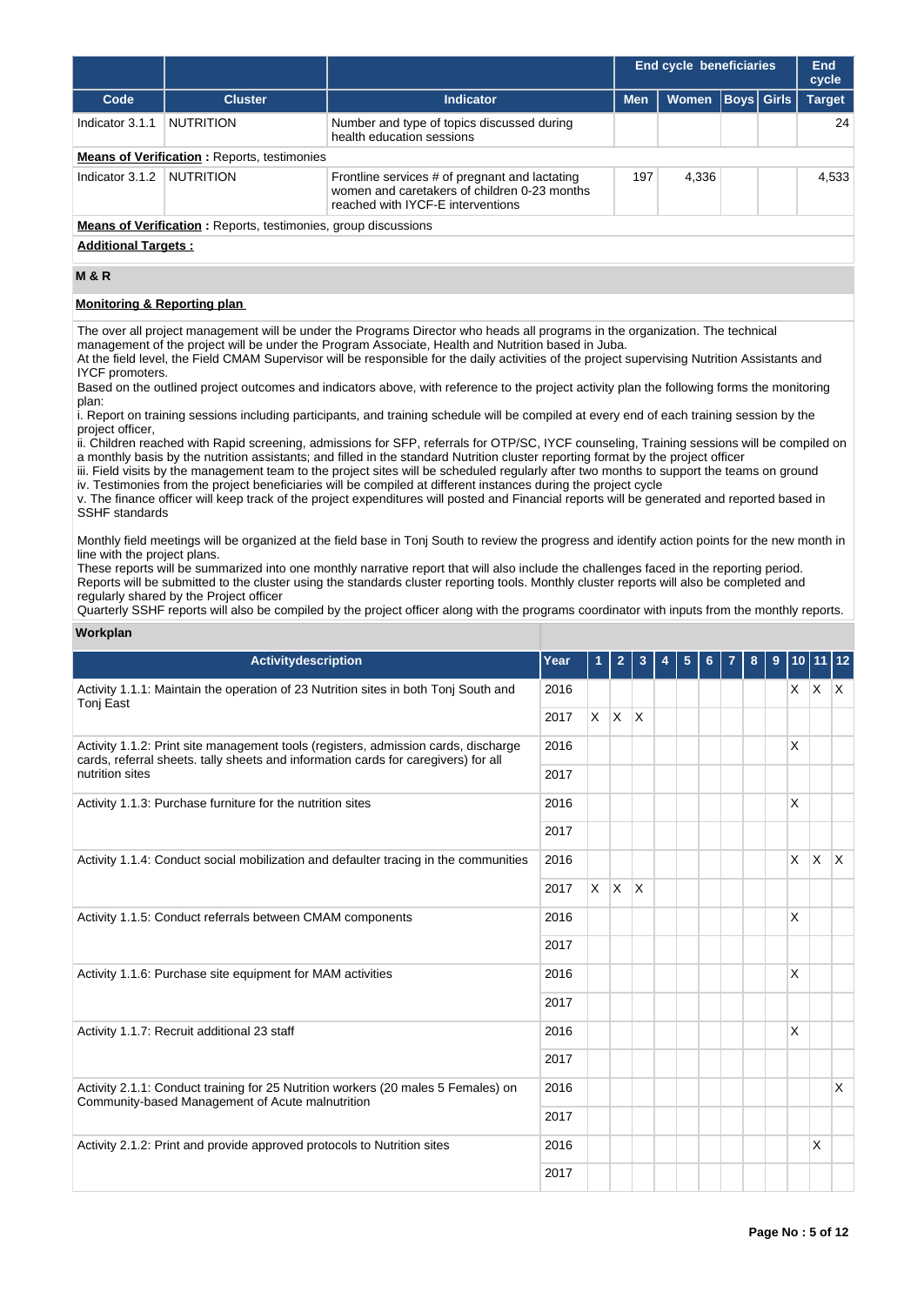| Activity 3.1.1: Conduct 138 focused group discussions with mothers and caretakers<br>in the communities | 2016 |    |                         |   |  |  |  | X | X | $\times$ |
|---------------------------------------------------------------------------------------------------------|------|----|-------------------------|---|--|--|--|---|---|----------|
|                                                                                                         | 2017 | X. | $\overline{\mathsf{x}}$ | X |  |  |  |   |   |          |
| Activity 3.1.2: Conduct health education for 4336 men and women on Nutrition<br>topics                  | 2016 |    |                         |   |  |  |  | X | Χ | $\times$ |
|                                                                                                         | 2017 | X. | $\mathsf{\chi}$         | X |  |  |  |   |   |          |
| Activity 3.1.3: Conduct on the job training for Social Mobilizers on counseling for<br><b>Nutrition</b> | 2016 |    |                         |   |  |  |  |   | X |          |
|                                                                                                         | 2017 |    |                         |   |  |  |  |   |   |          |

# **OTHER INFO**

### **Accountability to Affected Populations**

The implementation of this project in the target settlements i.e. Tonj South and Tonj East will involve project beneficiary communities at various levels i.e.

• The day to day site activities will be handled by field staff who were recruited from among the beneficiary communities and trained to refresh knowledge on CMAM

• All sections of IYCF lead mothers (for mother-mother support groups) will be selected from the target communities through a consultative processes that will first of all refine the criteria with the local authorities and local leaders in each of the target locations, and then identify individuals. Women groups will be a priority in this selection process

• IYCF initiatives will involve sensitization sessions with local leaders and among other community members

• Where village health committees exist, the project will involve such in drawing plans for community mobilization/outreaches

• Monthly coordination meeting with stakeholder will be a continuous practice though the project to capture additional inputs from the beneficiaries into the operation of the project in the subsequent implementation period

In line with the organization feedback mechanisms, a suggestion box and notice boards based at the field base will be utilized

# **Implementation Plan**

Hold the Child will directly implementation this project in Tonj South and Tonj East through the following modalities

• The Head of program will oversee the implementation of the project, and will work with project officer who will manage the day today running of the project.

• The project officer and CMAM supervisor will also under the rapid training sessions for health workers/nutrition staffs, the Project Officer along with CMAM supervisor draw will monthly plans; and the CMAM supervisor will work with the facility teams on daily basis to ensure proper implementation of schedule activities.

• Services for MAM and IYCF counselling, will be undertaken by the nutrition assistants and mobilisers at the facilities/units; with the guidance of with the guidance of the CMAM supervisor and Project officer, these teams will also a adopt outreach schedules some hot spot uncovered areas should they be identified as the access situation improves

• Community Nutrition Volunteers and Nutrition Assistants will conduct MUAC rapid screening and the screening report will be drawn by the CMAM supervisor

• The CMAM supervisor will work with IYCF mobilisers/promoters in collaboration with local leaders to support and to mother-mother support groups; prepare demonstration sites and sessions with locally available resources

• Delivery of supplies from and WFP to the project sites will be coordinated by the Project officer and the logistics officer

• Monthly reports of SFP, IYCF will be compiled by the nutrition assistants, CMAM supervisor and verified by the CHD at county level and Project officer

• The monitoring and evaluation of the project including performance ranking, reprogramming due to unforeseen realities will be handled by the Head of Programmes, Project officer and the County Health Department who will work in collaboration with the whole field team; • The finance officer will keep track of the project expenditures

**Coordination with other Organizations in project area**

| Name of the organization | Areas/activities of collaboration and rationale                            |
|--------------------------|----------------------------------------------------------------------------|
| <b>CCM</b>               | Tonj South and Tonj East/ running OTP and SC                               |
| Indeed and Truth         | Operating Hospital in Tonj South                                           |
| Don Bosco Missionary     | Running Primary and secondary Healthcare in Toni South                     |
| World Vision             | Warehouse management for WFP supplies in Toni South and TOni<br>East       |
| CHD/SMOH                 | Lead government agencies running healthcare in Toni South and<br>Tonj East |
|                          |                                                                            |

#### **Environment Marker Of The Project**

A: Neutral Impact on environment with No mitigation

#### **Gender Marker Of The Project**

2a-The project is designed to contribute significantly to gender equality

#### **Justify Chosen Gender Marker Code**

The design of the project is to ensure communities realize that bringing up a child is a responsibility of the community. Both men and women actively need to be involved with bringing up the child. The project will ensure this through; encouraging both men and women to participate in competing for positions to serve the community; health education sessions will be arranged in a way that captures the attendance of both men and women. Opinions of of both men and women will be sought for in matters concerning implementation of the project in the area.

### **Protection Mainstreaming**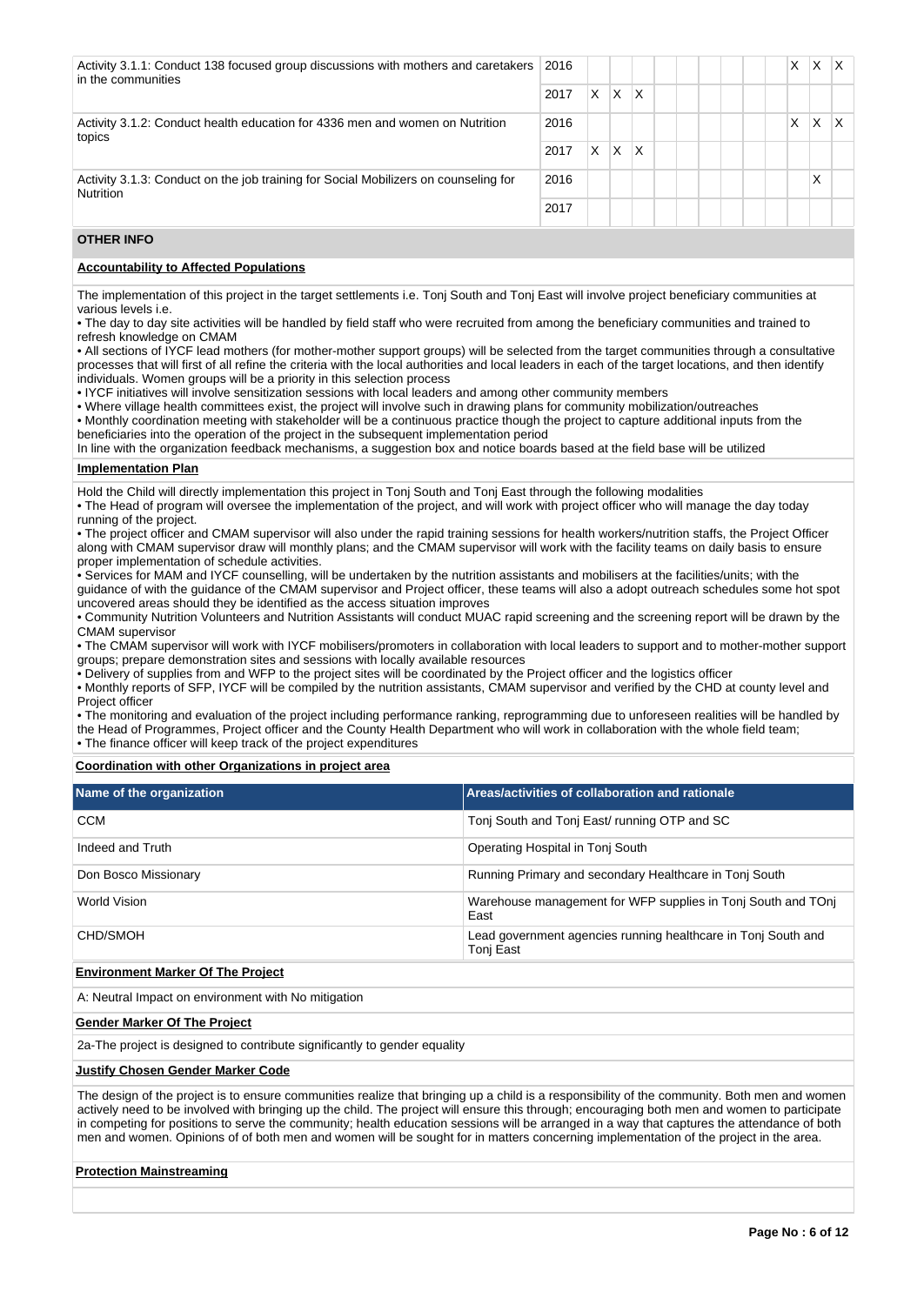## **Country Specific Information**

# **Safety and Security**

Tonj South and Tonj East have lately witnessed a few road side robberies in late April. This was curbed and access was restored. Securutiy issues dont seem to be a setback to project implementation. The area is relatively safe for the last. Inter-communal clashes have recently not been heard of from the areas.

# **Access**

Tonj South and Tonj East are often affected by flooding especially at the peaks of rainy season. Roads become inaccessible. The poor conditions of the roads resulting from poor maintenance often times hamper movement to far locations like Tonj East from Tonj South with light operation machines like motorbikes and small vehicles. Big trucks have also been obstructed often times from accessing far ends of Tonj East to deliver supplies to the sites located there.

#### **BUDGET**

| Code  | <b>Budget Line Description</b>                                            | D/S | Quantity        | Unit<br>cost          | <b>Duration</b><br><b>Recurran</b><br>ce | $\%$<br>charged<br>to CHF | <b>Total Cost</b> |  |  |  |  |  |
|-------|---------------------------------------------------------------------------|-----|-----------------|-----------------------|------------------------------------------|---------------------------|-------------------|--|--|--|--|--|
|       | <b>Staff and Other Personnel Costs</b>                                    |     |                 |                       |                                          |                           |                   |  |  |  |  |  |
| $1.1$ | Programs Director                                                         | D   |                 | $1 \mid 3,000$<br>.00 | 6                                        | 30.00                     | 5,400.00          |  |  |  |  |  |
|       | Head of programs in HQ Juba                                               |     |                 |                       |                                          |                           |                   |  |  |  |  |  |
| 1.2   | Program Associate                                                         | D   |                 | $1 \mid 2,000$<br>.00 | 6                                        | 70.00                     | 8,400.00          |  |  |  |  |  |
|       | Direct project manager at Head Quarter level in Juba                      |     |                 |                       |                                          |                           |                   |  |  |  |  |  |
| 1.3   | <b>CMAM SUpervisor</b>                                                    | D   |                 | $2 \mid 1,350$<br>.00 | 6                                        | 80.00                     | 12,960.00         |  |  |  |  |  |
|       | Field based manager of activities                                         |     |                 |                       |                                          |                           |                   |  |  |  |  |  |
| 1.4   | <b>Finance Officer</b>                                                    | D   |                 | 1 1,800<br>.00        | 6                                        | 20.00                     | 2,160.00          |  |  |  |  |  |
|       | Juba based support                                                        |     |                 |                       |                                          |                           |                   |  |  |  |  |  |
| 1.5   | Logistics Officer                                                         | D   |                 | 1   1,700<br>.00      | 6                                        | 20.00                     | 2,040.00          |  |  |  |  |  |
|       | Juba support office                                                       |     |                 |                       |                                          |                           |                   |  |  |  |  |  |
| 1.6   | Human Resource Officer                                                    | D   | 1 <sup>1</sup>  | 1,800<br>.00          | 6                                        | 20.00                     | 2,160.00          |  |  |  |  |  |
|       | Juba support office                                                       |     |                 |                       |                                          |                           |                   |  |  |  |  |  |
| 1.7   | <b>Nutrition Assistants</b>                                               | D   | 23 <sup>1</sup> | 450.0<br>0            | 6                                        | 75.00                     | 46,575.00         |  |  |  |  |  |
|       | Site level activities                                                     |     |                 |                       |                                          |                           |                   |  |  |  |  |  |
| 1.8   | Support staff                                                             | D   |                 | 4 100.0<br>0          | 6                                        | 100.00                    | 2,400.00          |  |  |  |  |  |
|       | Contribution for guards and cleaners                                      |     |                 |                       |                                          |                           |                   |  |  |  |  |  |
| 1.9   | Social Mobilzers                                                          | D   |                 | 2 400.0<br>0          | 6                                        | 100.00                    | 4,800.00          |  |  |  |  |  |
|       | County level                                                              |     |                 |                       |                                          |                           |                   |  |  |  |  |  |
| 1.10  | <b>Nutrition Nurses</b>                                                   | D   |                 | $2 \mid 1,150$<br>.00 | 6                                        | 100.00                    | 13,800.00         |  |  |  |  |  |
|       | To provide technical support alongside the CMAM supervisor in each county |     |                 |                       |                                          |                           |                   |  |  |  |  |  |
|       | <b>Section Total</b>                                                      |     |                 |                       |                                          |                           | 100,695.00        |  |  |  |  |  |
|       | Supplies, Commodities, Materials                                          |     |                 |                       |                                          |                           |                   |  |  |  |  |  |
| 2.1   | Facility registers, admission cards and referral slips                    | D   |                 | 2 500.0<br>0          | 3                                        | 100.00                    | 3,000.00          |  |  |  |  |  |
|       | Assorted tools for site management                                        |     |                 |                       |                                          |                           |                   |  |  |  |  |  |
| 2.2   | IEC materials reproduction (Potter and banners for IYCF<br>promotion      | D   |                 | 2 2,000<br>.00        | $\mathbf{1}$                             | 100.00                    | 4,000.00          |  |  |  |  |  |
|       | Assorted; T-shirts, banners, posters                                      |     |                 |                       |                                          |                           |                   |  |  |  |  |  |
| 2.3   | Refresher training for Nutrition workers on CMAM                          | D   |                 | 30 20.00              | $\,$ 5 $\,$                              | 100.00                    | 3,000.00          |  |  |  |  |  |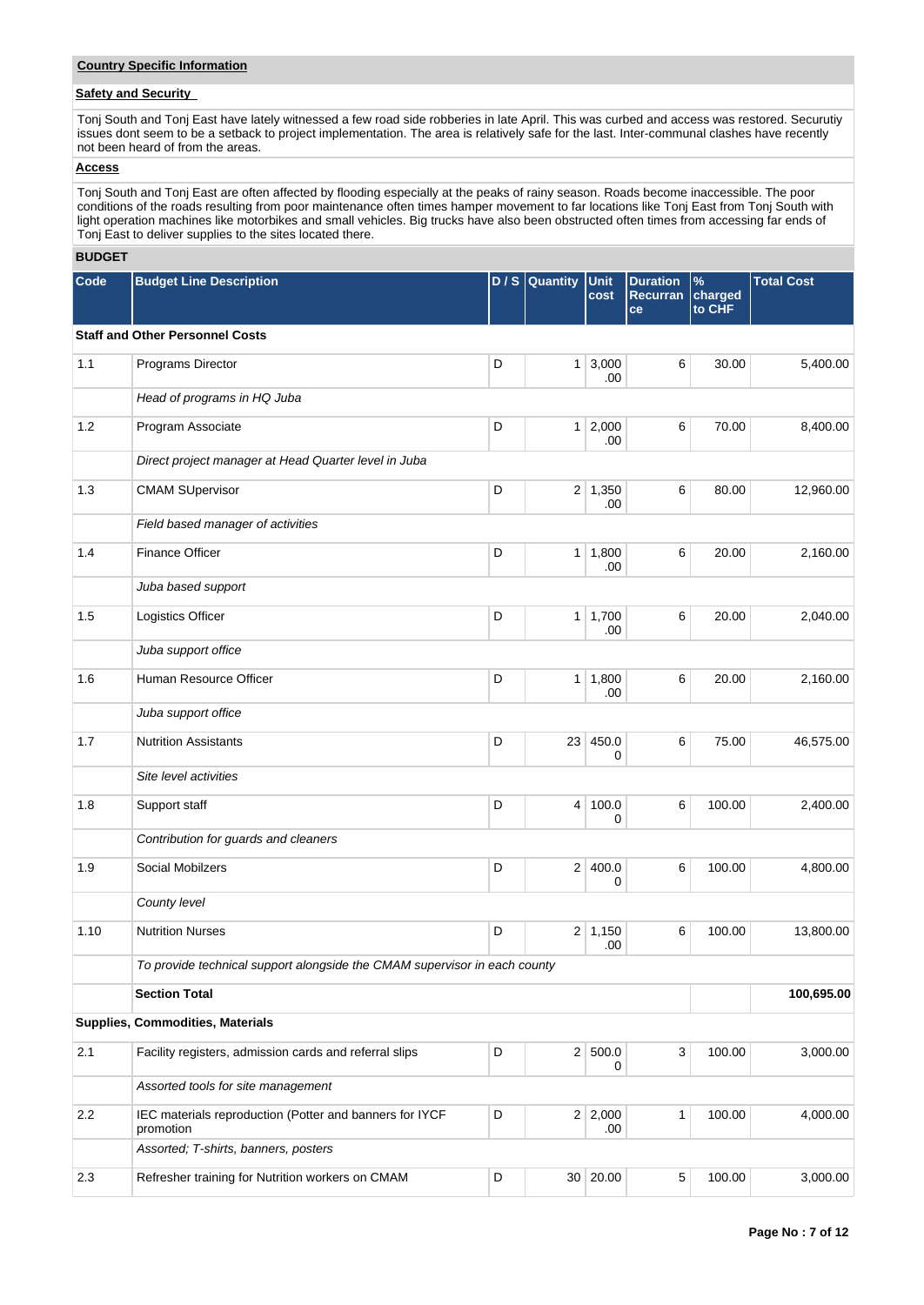|                  | CMAM and Nutrition data management training will be conducted                                                                                       |             |                 |                       |                |        |           |  |  |  |
|------------------|-----------------------------------------------------------------------------------------------------------------------------------------------------|-------------|-----------------|-----------------------|----------------|--------|-----------|--|--|--|
| 2.4              | Printing guidelines for CMAM                                                                                                                        | D           | 25 <sup>2</sup> | 100.0<br>0            | 1              | 100.00 | 2,500.00  |  |  |  |
|                  | To enhance knowledge of the health workers, there is need to print copies of the guidelines for each site and each of the site and<br>Juba offices. |             |                 |                       |                |        |           |  |  |  |
|                  | <b>Section Total</b>                                                                                                                                |             |                 |                       |                |        | 12,500.00 |  |  |  |
| <b>Equipment</b> |                                                                                                                                                     |             |                 |                       |                |        |           |  |  |  |
| 3.1              | Furniture                                                                                                                                           | s           | 23              | 350.0<br>0            | 1              | 100.00 | 8,050.00  |  |  |  |
|                  | To support nutrition sites with chairs and tables                                                                                                   |             |                 |                       |                |        |           |  |  |  |
| 3.2              | Camera                                                                                                                                              | $\mathbf s$ | $\overline{2}$  | 450.0<br>0            | 1              | 100.00 | 900.00    |  |  |  |
|                  | Project photos                                                                                                                                      |             |                 |                       |                |        |           |  |  |  |
| 3.3              | Computer                                                                                                                                            | s           |                 | $1 \mid 1,310$<br>.00 | 1              | 100.00 | 1,310.00  |  |  |  |
|                  | Support project activities in Tonj East                                                                                                             |             |                 |                       |                |        |           |  |  |  |
| 3.4              | Seating mats                                                                                                                                        | D           |                 | 46 75.00              | 1              | 100.00 | 3,450.00  |  |  |  |
|                  | For beneficiaries at the nutrition sites                                                                                                            |             |                 |                       |                |        |           |  |  |  |
| 3.5              | Weighing scales                                                                                                                                     | D           | 46              | 200.0<br>$\Omega$     | 1              | 100.00 | 9,200.00  |  |  |  |
|                  | Bathroom and hanging scales for adults and children respectively. These materials were out of stock in UNICEF stores when<br>requests were made.    |             |                 |                       |                |        |           |  |  |  |
|                  | <b>Section Total</b>                                                                                                                                |             |                 |                       |                |        | 22,910.00 |  |  |  |
|                  | <b>Contractual Services</b>                                                                                                                         |             |                 |                       |                |        |           |  |  |  |
| 4.1              | <b>Truck rental</b>                                                                                                                                 | D           |                 | $2 \mid 3,200$<br>.00 | 6              | 50.00  | 19,200.00 |  |  |  |
|                  | For supply transportation                                                                                                                           |             |                 |                       |                |        |           |  |  |  |
|                  | <b>Section Total</b>                                                                                                                                |             |                 |                       |                |        | 19,200.00 |  |  |  |
| <b>Travel</b>    |                                                                                                                                                     |             |                 |                       |                |        |           |  |  |  |
| 5.1              | <b>UNHAS</b> tickets                                                                                                                                | D           | 3               | 550.0<br>0            | $\overline{4}$ | 100.00 | 6,600.00  |  |  |  |
|                  | Round trip ticket for field support visits and trainings                                                                                            |             |                 |                       |                |        |           |  |  |  |
| 5.2              | Per-diem for field visit                                                                                                                            | D           |                 | 12 40.00              | 14             | 100.00 | 6,720.00  |  |  |  |
|                  | Support visits to the field for days                                                                                                                |             |                 |                       |                |        |           |  |  |  |
|                  | <b>Section Total</b>                                                                                                                                |             |                 |                       |                |        | 13,320.00 |  |  |  |
|                  | <b>General Operating and Other Direct Costs</b>                                                                                                     |             |                 |                       |                |        |           |  |  |  |
| 7.1              | Contribution towards utilities for Tonj South field base                                                                                            | S           | $\mathbf{1}$    | 500.0<br>0            | 6              | 100.00 | 3,000.00  |  |  |  |
|                  | Office running                                                                                                                                      |             |                 |                       |                |        |           |  |  |  |
| 7.2              | Small vehicle running costs (Fuel and Maintenance) in Tonj<br>South                                                                                 | ${\tt S}$   | $\mathbf{1}$    | 2,500<br>.00          | 6              | 75.00  | 11,250.00 |  |  |  |
|                  | <b>Supporting movements</b>                                                                                                                         |             |                 |                       |                |        |           |  |  |  |
| 7.3              | Contribution to Juba coordination office utilities                                                                                                  | $\mathbf s$ | $\mathbf{1}$    | 500.0<br>0            | 6              | 100.00 | 3,000.00  |  |  |  |
|                  | HQ support                                                                                                                                          |             |                 |                       |                |        |           |  |  |  |
| 7.4              | Project management stationery                                                                                                                       | $\mathbf s$ |                 | $2 \mid 300.0$<br>0   | 3              | 100.00 | 1,800.00  |  |  |  |
|                  | HQ and Field offices                                                                                                                                |             |                 |                       |                |        |           |  |  |  |
| 7.5              | Contribution to Internet connection                                                                                                                 | $\mathsf S$ |                 | $2$ 950.0<br>0        | 6              | 100.00 | 11,400.00 |  |  |  |
|                  | HQ and Field offices                                                                                                                                |             |                 |                       |                |        |           |  |  |  |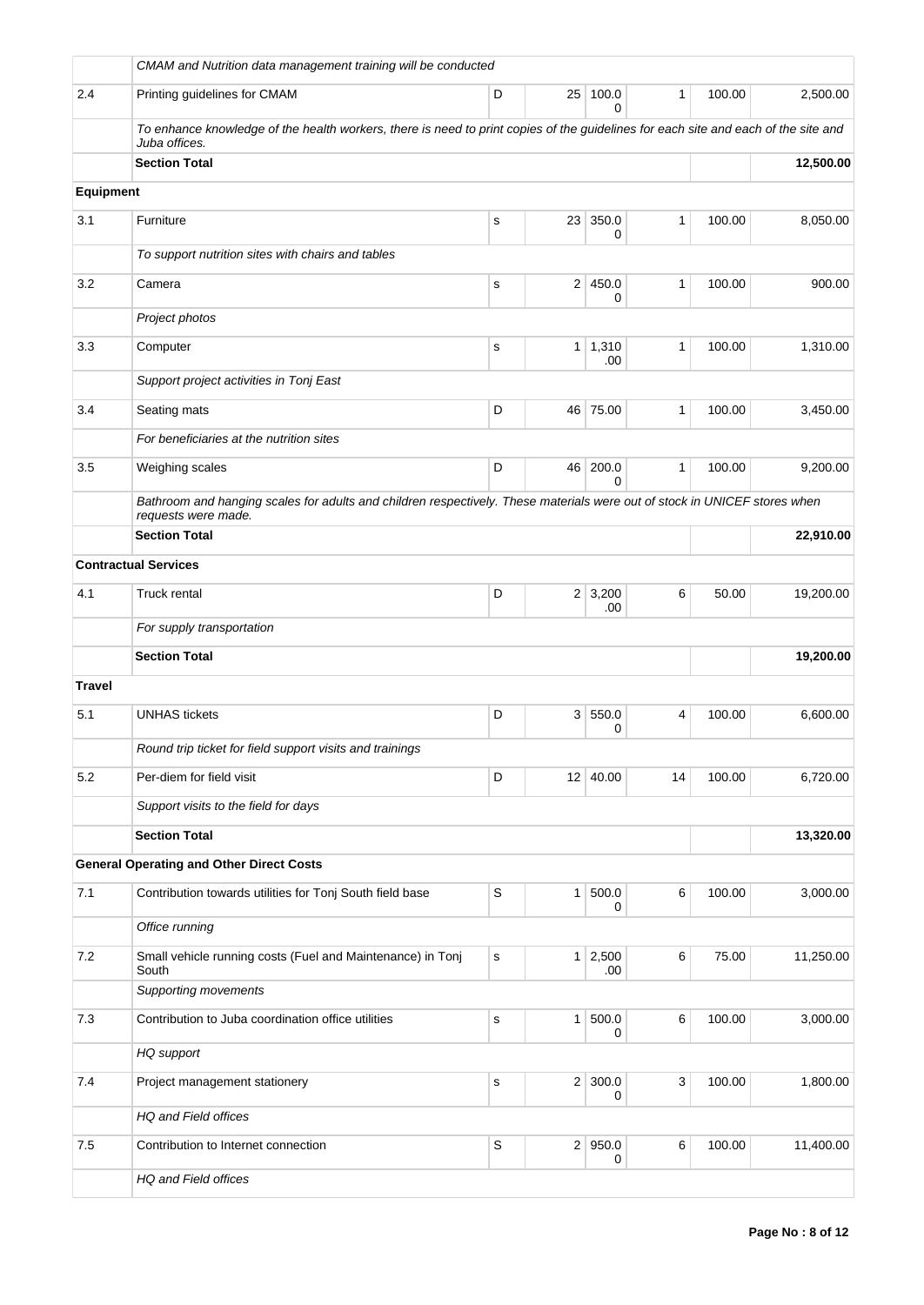| 7.6                       | Communication air time for cellular networks | S         | 2 <sup>1</sup> | 550.0<br>0 | 6 | 100.00 | 6,600.00   |
|---------------------------|----------------------------------------------|-----------|----------------|------------|---|--------|------------|
|                           | HQ and Field                                 |           |                |            |   |        |            |
| 7.7                       | Shelter materials for sites                  | D         | 23             | 320.0<br>0 | 1 | 100.00 | 7,360.00   |
|                           |                                              |           |                |            |   |        |            |
|                           |                                              | 44,410.00 |                |            |   |        |            |
| <b>SubTotal</b><br>264.00 |                                              |           |                |            |   |        | 213,035.00 |
| <b>Direct</b>             |                                              |           |                |            |   |        | 165,725.00 |
| Support                   |                                              |           |                |            |   |        | 47,310.00  |
| <b>PSC Cost</b>           |                                              |           |                |            |   |        |            |
| <b>PSC Cost Percent</b>   |                                              |           |                |            |   |        | 7.00       |
| <b>PSC Amount</b>         |                                              |           |                |            |   |        | 14,912.45  |
| <b>Total Cost</b>         |                                              |           |                |            |   |        | 227,947.45 |
|                           | <b>Grand Total CHF Cost</b>                  |           |                |            |   |        | 227,947.45 |

# **Project Locations**

| <b>Location</b>                          | <b>Estimated</b><br>percentage<br>of budget<br>for each<br><b>location</b> | <b>Estimated number of beneficiaries</b><br>for each location |                              |                   |     |       | <b>Activity Name</b>                                                                                                                                                                                                                                                                                                                                                                                                                                                                                                                                                                                                                                                                                                           |
|------------------------------------------|----------------------------------------------------------------------------|---------------------------------------------------------------|------------------------------|-------------------|-----|-------|--------------------------------------------------------------------------------------------------------------------------------------------------------------------------------------------------------------------------------------------------------------------------------------------------------------------------------------------------------------------------------------------------------------------------------------------------------------------------------------------------------------------------------------------------------------------------------------------------------------------------------------------------------------------------------------------------------------------------------|
|                                          |                                                                            | <b>Men</b>                                                    | Women   Boys   Girls   Total |                   |     |       |                                                                                                                                                                                                                                                                                                                                                                                                                                                                                                                                                                                                                                                                                                                                |
| Warrap -> Tonj East                      | 52                                                                         | 102                                                           |                              | 2,255 1,303 1,069 |     | 4,729 | Activity 1.1.1 : Maintain the operation of 23<br>Nutrition sites in both Tonj South and Tonj East<br>Activity 1.1.2 : Print site management tools<br>(registers, admission cards, discharge cards,<br>referral sheets. tally sheets and information cards<br>for caregivers) for all nutrition sites<br>Activity 1.1.3 : Purchase furniture for the nutrition<br>sites<br>Activity 2.1.1 : Conduct training for 25 Nutrition<br>workers (20 males 5 Females) on Community-<br>based Management of Acute malnutrition<br>Activity 3.1.1 : Conduct 138 focused group<br>discussions with mothers and caretakers in the<br>communities<br>Activity 3.1.2 : Conduct health education for 4336<br>men and women on Nutrition topics |
| Warrap -> Tonj South<br><b>Documents</b> | 48                                                                         | 95                                                            |                              | 2,081 1,202       | 986 | 4,364 | Activity 1.1.1 : Maintain the operation of 23<br>Nutrition sites in both Tonj South and Tonj East<br>Activity 1.1.2 : Print site management tools<br>(registers, admission cards, discharge cards,<br>referral sheets. tally sheets and information cards<br>for caregivers) for all nutrition sites<br>Activity 1.1.3 : Purchase furniture for the nutrition<br>sites<br>Activity 2.1.1 : Conduct training for 25 Nutrition<br>workers (20 males 5 Females) on Community-<br>based Management of Acute malnutrition<br>Activity 3.1.1 : Conduct 138 focused group<br>discussions with mothers and caretakers in the<br>communities<br>Activity 3.1.2 : Conduct health education for 4336<br>men and women on Nutrition topics |

**Category Name Discription Description**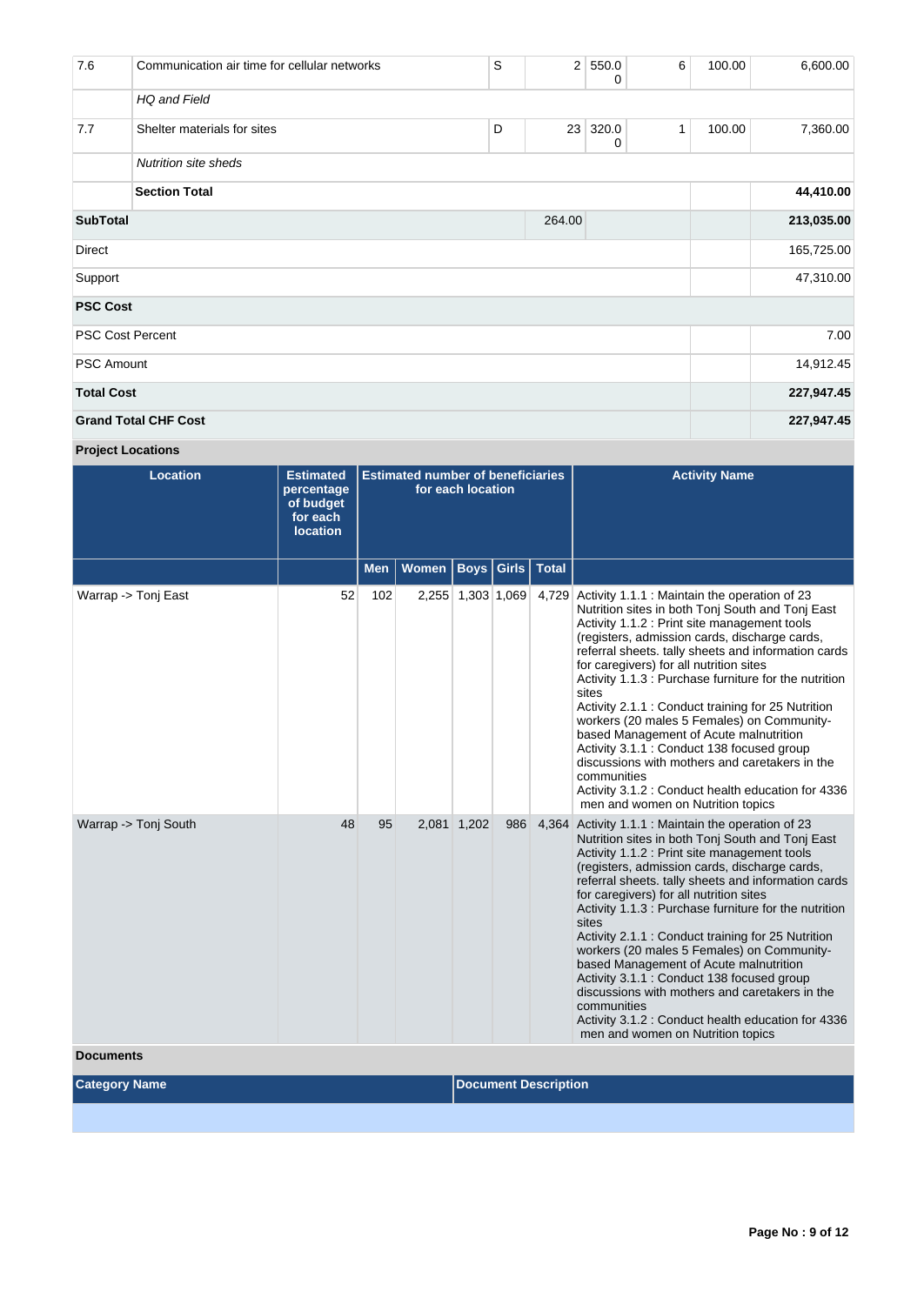#### **Comments For Cover Page**

**By** ssnutritioncluster.coordinator@gmail.com **On** 9/12/2016 5:21:58 PM **(Under 2nd TR Review)**

OK

**By** kokole@holdthechild.org **On** 9/11/2016 8:54:47 AM **(TR 1 Draft)**

1. The project summary has been readjusted in line with the gap SSHF will fill for MAM service provision.

2. Indirect beneficiaries and catchment population areas filled

3. Further explanation of the Gaps in WFP funding explained and how SSHF funding will help fill the gap in project summary

4. Number of children expected to be screened, enrolled and referred accordingly for TFP, OTP and SC clarified in project summary 5. The caseload were calculated based on target caseloads for MAM and PLWs projections for 2016 by the Nutrition Cluster. Hold

the Child will reach 65% of the set target.

**By** brahman@unicef.org **On** 9/6/2016 10:10:19 AM **(Under 1st TR review)**

Fill the Indirect Beneficiaries and Catchment population section

**By** ssnutritioncluster.coordinator@gmail.com **On** 9/1/2016 5:10:30 AM **(Under SR)**

1) HCO should clearly explain the linkage between what is funded by WFP and what gap this project is filling.

2) Please clarify the number of children that are expected to be screened and those estimated to be enrolled in TFP (OTP aand SC) and TSFP accordingly.

3) Explain how the caseload was calculated as it does not align with the cluster estimates.

## **Comments For Background**

**By** ssnutritioncluster.coordinator@gmail.com **On** 9/12/2016 5:22:31 PM **(Under 2nd TR Review)**

OK

**By** kokole@holdthechild.org **On** 9/11/2016 8:27:20 AM **(TR 1 Draft)**

Adjustments were made in; needs assessment, description of beneficiaries and grant request justification sections. This was to suite the need to fill the gap in the WFP funding for the MAM services in the project areas.

#### **Comments For Logical Framework**

**By** ssnutritioncluster.coordinator@gmail.com **On** 9/12/2016 5:22:53 PM **(Under 2nd TR Review)**

OK

**By** kokole@holdthechild.org **On** 9/11/2016 9:38:23 AM **(TR 1 Draft)**

1. The IYCF activities have been aligned with the MAM services through Health Education.

2. Outcomes 2, 3 and 4 have been adjusted. 3 outcomes have now been planned for.

3. For custom indicator 2.1.1, it was difficult to enter the gender. It is now reflected in the activity by gender.

4. Hold the Child only provides MAM services in the project area. CCM (Commitato Collaborazion Medica) is the partner running OTP and SC alongside the Ministry of Health (CHDs). There are also other partners including Indeed and Truth, Don Bosco that also

run SCs and OTPs in the Health facilities they support. 5. All revisions have been made as recommended by SRC.

**By** ssnutritioncluster.coordinator@gmail.com **On** 9/9/2016 1:54:01 PM **(Under 1st TR review)**

Please revised the project as initially recommended by SRC below., otherwise the project will be blocked from further stages.

The IYCF activities should be revised and reflected in the context of MAM management for which these funds are meant for.

Be cear ! there is no training that is organized on CMAM principles and procedures ( outcome 2) please see the initial comments below

**By** brahman@unicef.org **On** 9/6/2016 10:12:01 AM **(Under 1st TR review)**

1. Segregate the custom indicator 2.1.1 by gender

2. Management of SAM component are missing are you only implementing the MAM component and IYCF? So who is implementing the SAM component like OTP in your project area?.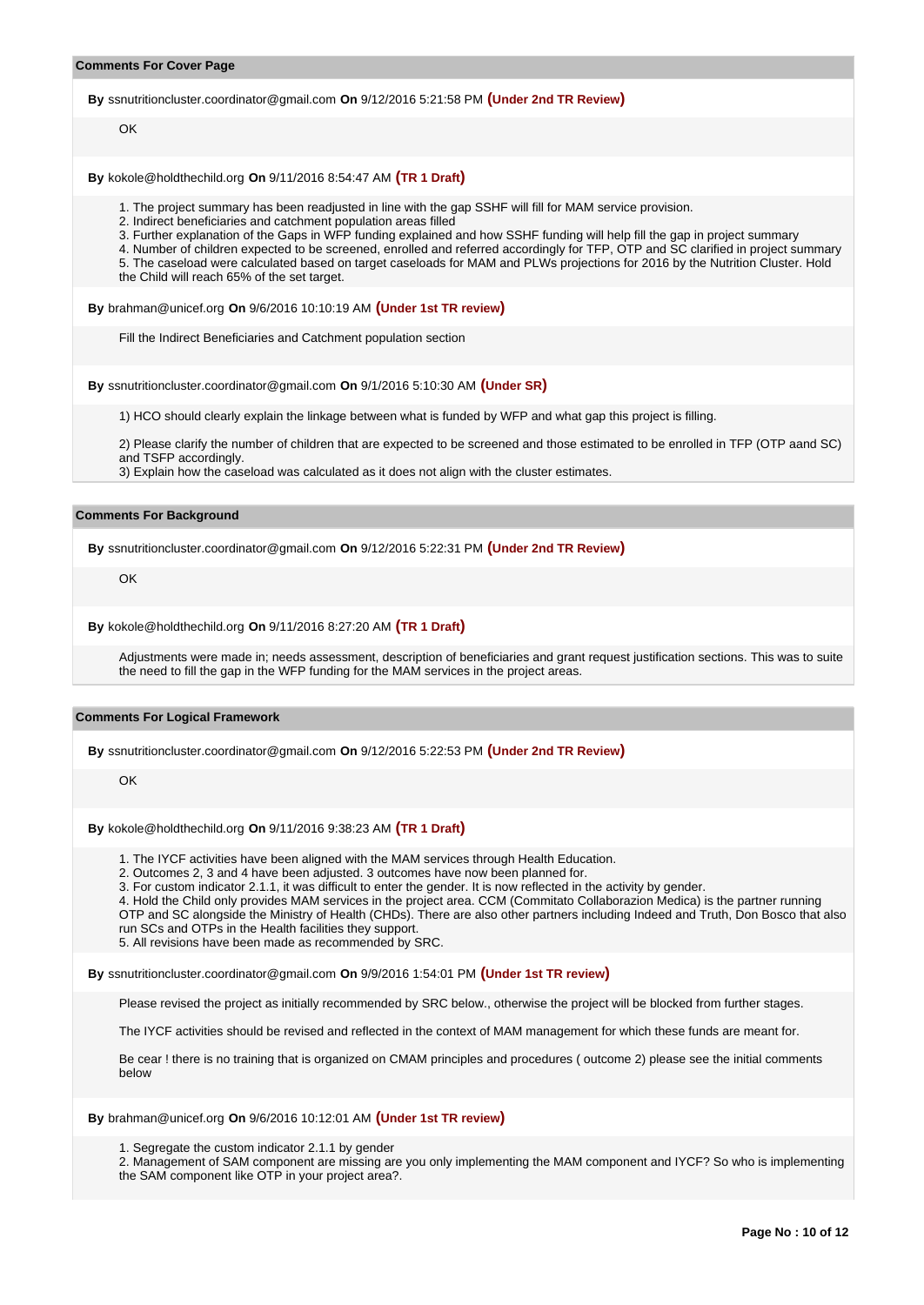**By** ssnutritioncluster.coordinator@gmail.com **On** 9/1/2016 4:59:11 AM **(Under SR)**

1) Why 4 outcome 2,3 and 4 overlapping, need to revise.

2) The IYCF activities should be revised and reflected in the context of MAM management for which these funds are meant for.

#### **Comments For Other Info**

**By** ssnutritioncluster.coordinator@gmail.com **On** 9/12/2016 5:23:45 PM **(Under 2nd TR Review)**

OK

**By** ssnutritioncluster.coordinator@gmail.com **On** 9/9/2016 2:11:46 PM **(Under 1st TR review)**

AAP section need further improvement: Refer to the nutrition cluster operational framework on AAP. There are key indicators suggested to be used to capture AAP. for example, % of beneficiaries who are aware of their entitlements in the project area and number of complaints submitted, resolved and feedback provided to the communities. Please include at least these indicators in the description of the AAP section.

**By** brahman@unicef.org **On** 9/6/2016 10:07:02 AM **(Under 1st TR review)**

- 1. Select Environmental Marker Code
- 2. Fill the Protection mainstreaming section

#### **Comments For Budget**

**By** ssnutritioncluster.coordinator@gmail.com **On** 9/12/2016 5:24:09 PM **(Under 2nd TR Review)**

**OK** 

**By** kokole@holdthechild.org **On** 9/11/2016 11:04:52 AM **(TR 1 Draft)**

1. Most of the funds are to support the improvement of services for MAM by increasing staffing, quality of service and improving service provision conditions which were not underscored by WFP funding to that level.

2. WFP funds some of the items in the budget but this funding will supplement and introduce new items to the services for MAM in the catchment area.

3. The increased allocation will provide for additional services for improved quality of services

4. Budget has been revised to the ceiling. The additional 0.03\$ was difficult to adjust off. It does not affect a round of to 0 decimal place of the total budget.

5. An additional CMAM supervisor has been added such that there is 1 CMAM supervisor in Each county with an additional 1 Nutrition Nurse to support.

6. The refresher training has been moved from "General operating costs" to "Supplies and commodities"

7. Incentives have been removed following recommendation and readjustment of project activities to exclude IYCF

8. The budget for shelter materials has been significantly reduced to \$7,130 from \$18,000 as recommended

9. Supplies handling budget has been removed as per recommendation. WFP support will be maximized for this line.

### **By** nkidiaka@un.org **On** 9/10/2016 12:25:02 PM **(Under TR 1 HFU)**

General operating costs are too high:

- Kindly move the refresher training from "General operating costs" and put them under "Supplies and commodities".

- Kindly remove the incentives form the SSHF budget. As far as I know this was not agreed to be funded through SSHF funding. - It is surprising to see \$18,000 budget for shelter materials in a nutrition project. This too expensive, please either you reduce this line significantly or remove it.

- \$24,000 for supplies handling costs. Please remove this budget line which we do not understand at all. If this is referring to nutrition supplies, please reduce significantly the amount assigned for this and move it under "supplies and commodities"

**By** ssnutritioncluster.coordinator@gmail.com **On** 9/9/2016 2:05:37 PM **(Under 1st TR review)**

Please revise the budge to the ceiling provided below.

Respond to the SRC comments provided earlier (

There is only one CMAM supervisor for two counties? Cut some of the funds from supply handling to increase the MAM supervisors or nurses to improve quality and supervision.

**By** ssnutritioncluster.coordinator@gmail.com **On** 9/1/2016 5:07:55 AM **(Under SR)**